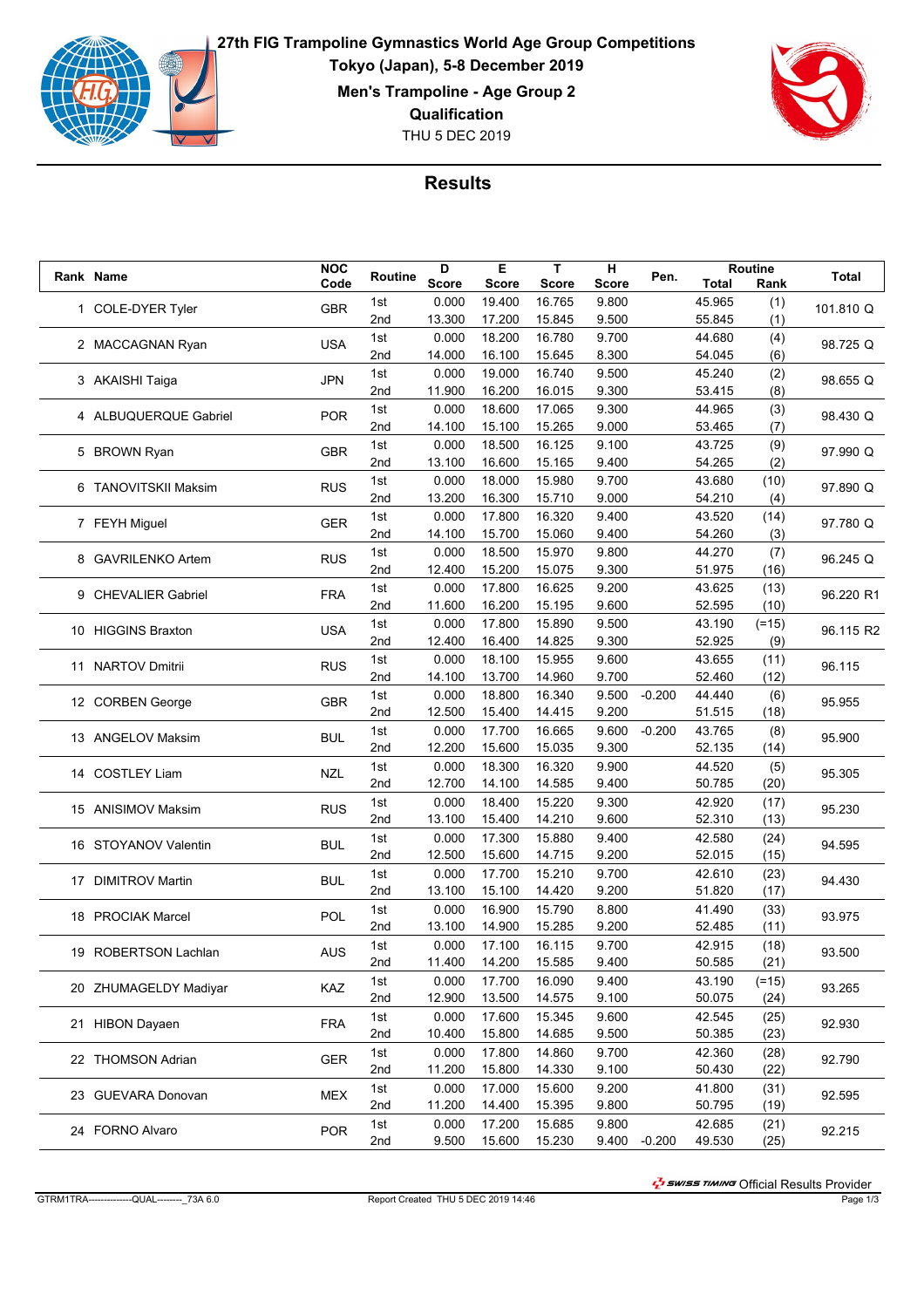

**27th FIG Trampoline Gymnastics World Age Group Competitions Tokyo (Japan), 5-8 December 2019**

**Men's Trampoline - Age Group 2**

**Qualification**

THU 5 DEC 2019



## **Results**

|    | Rank Name                           | <b>NOC</b> | Routine         | D            | Е            | T            | н      | Pen.     |              | Routine | Total  |
|----|-------------------------------------|------------|-----------------|--------------|--------------|--------------|--------|----------|--------------|---------|--------|
|    |                                     | Code       |                 | <b>Score</b> | <b>Score</b> | <b>Score</b> | Score  |          | <b>Total</b> | Rank    |        |
|    |                                     | <b>CZE</b> | 1st             | 0.000        | 16.900       | 15.750       | 9.300  |          | 41.950       | (29)    | 90.845 |
|    | 25 NOVAK Matyas                     |            | 2 <sub>nd</sub> | 10.100       | 14.000       | 15.395       | 9.400  |          | 48.895       | (30)    |        |
|    | 26 REYES Patricio                   |            | 1st             | 0.000        | 17.800       | 15.380       | 9.600  |          | 42.780       | (20)    |        |
|    |                                     | <b>MEX</b> | 2nd             | 10.100       | 14.900       | 13.830       | 9.000  |          | 47.830       | (35)    | 90.610 |
|    |                                     |            |                 | 0.000        | 18.500       | 15.345       |        | $-0.200$ | 43.645       |         |        |
|    | 27 KONTODIMOS Angelos               | <b>GRE</b> | 1st             |              |              |              | 10.000 |          |              | (12)    | 90.310 |
|    |                                     |            | 2nd             | 9.700        | 13.400       | 14.365       | 9.200  |          | 46.665       | (46)    |        |
|    | 28 BRITTON Gavin                    | <b>USA</b> | 1st             | 0.000        | 16.700       | 14.830       | 9.700  |          | 41.230       | (36)    | 90.255 |
|    |                                     |            | 2 <sub>nd</sub> | 11.100       | 14.500       | 14.425       | 9.000  |          | 49.025       | (29)    |        |
|    | 29 KROL Szymon                      | <b>POL</b> | 1st             | 0.000        | 17.500       | 15.210       | 9.200  |          | 41.910       | (30)    | 90.180 |
|    |                                     |            | 2nd             | 10.700       | 13.600       | 14.670       | 9.300  |          | 48.270       | (32)    |        |
|    | <b>BILLVEN EDHAMMAR Karl</b>        | <b>SWE</b> | 1st             | 0.000        | 16.300       | 15.235       | 9.100  |          | 40.635       | $(=44)$ | 89.815 |
| 30 |                                     |            | 2nd             | 9.900        | 14.800       | 14.780       | 9.700  |          | 49.180       | (28)    |        |
|    |                                     |            | 1st             | 0.000        | 17.000       | 14.950       | 9.500  |          | 41.450       | (34)    |        |
|    | 31 PAPADATOS Nektarios              | <b>GRE</b> | 2nd             | 9.700        | 15.100       | 14.245       | 9.000  |          | 48.045       | (34)    | 89.495 |
|    |                                     |            | 1st             | 0.000        | 15.800       | 15.010       | 9.300  |          | 40.110       |         |        |
|    | 32 SITKOWSKI Troy                   | <b>AUS</b> |                 |              |              |              |        |          | 49.220       | (47)    | 89.330 |
|    |                                     |            | 2nd             | 11.200       | 14.300       | 14.420       | 9.300  |          |              | (27)    |        |
|    | 33 ZUNIGA Saul                      | <b>MEX</b> | 1st             | 0.000        | 16.200       | 14.515       | 9.200  |          | 39.915       | (49)    | 89.310 |
|    |                                     |            | 2nd             | 10.500       | 15.900       | 13.995       | 9.000  |          | 49.395       | (26)    |        |
|    | 34 DURKIN Samuel                    | <b>AUS</b> | 1st             | 0.000        | 15.300       | 15.545       | 9.900  |          | 40.745       | (41)    | 88.865 |
|    |                                     |            | 2 <sub>nd</sub> | 11.800       | 12.500       | 14.120       | 9.700  |          | 48.120       | (33)    |        |
|    |                                     |            | 1st             | 0.000        | 16.500       | 15.085       | 9.500  |          | 41.085       | $(=37)$ | 88.720 |
|    | 35 BOTELHO Martim                   | <b>POR</b> | 2 <sub>nd</sub> | 9.700        | 14.400       | 14.335       | 9.200  |          | 47.635       | (36)    |        |
|    | 36 VILA Hugo                        |            | 1st             | 0.000        | 17.100       | 14.485       | 9.500  |          | 41.085       | $(=37)$ |        |
|    |                                     | <b>ESP</b> | 2nd             | 9.700        | 14.900       | 13.885       | 8.900  |          | 47.385       | (38)    | 88.470 |
|    |                                     |            |                 |              |              |              |        |          |              |         |        |
|    | 37 WESTBROEK Cas                    | <b>NED</b> | 1st             | 0.000        | 17.200       | 14.615       | 9.800  |          | 41.615       | (32)    | 88.420 |
|    |                                     |            | 2 <sub>nd</sub> | 9.900        | 13.900       | 13.405       | 9.600  |          | 46.805       | (43)    |        |
|    | 38 CERVINKA Oliver                  | <b>CZE</b> | 1st             | 0.000        | 15.900       | 15.330       | 9.500  |          | 40.730       | (42)    | 88.225 |
|    |                                     |            | 2nd             | 9.000        | 14.500       | 14.795       | 9.200  |          | 47.495       | (37)    |        |
|    | 39 WEISE GONTIER Tobias Maximiliano | ARG        | 1st             | 0.000        | 16.800       | 14.565       | 9.700  |          | 41.065       | (39)    | 88.000 |
|    |                                     |            | 2 <sub>nd</sub> | 8.700        | 14.100       | 14.835       | 9.300  |          | 46.935       | (41)    |        |
|    | 40 HERNANDEZ Erick                  | <b>MEX</b> | 1st             | 0.000        | 16.800       | 14.320       | 9.600  |          | 40.720       | (43)    | 87.450 |
|    |                                     |            | 2 <sub>nd</sub> | 9.000        | 14.800       | 13.830       | 9.100  |          | 46.730       | (44)    |        |
|    | 41 KRIVANEC Max                     |            | 1st             | 0.000        | 16.300       | 14.830       | 9.500  |          | 40.630       | (46)    | 87.095 |
|    |                                     | <b>CZE</b> | 2nd             | 9.300        | 13.600       | 13.865       | 9.700  |          | 46.465       | (47)    |        |
|    |                                     |            | 1st             | 0.000        | 15.300       | 14.670       | 8.600  |          | 38.570       | (55)    |        |
|    | 42 SOWULA Marcel                    | <b>POL</b> | 2 <sub>nd</sub> | 9.700        | 14.900       | 14.630       | 9.100  |          | 48.330       | (31)    | 86.900 |
|    |                                     |            |                 |              |              |              |        |          |              |         |        |
|    | 43 ROBERTI Tomas                    | <b>ARG</b> | 1st             | 0.000        | 16.300       | 14.235       | 9.000  |          | 39.535       | (51)    | 86.445 |
|    |                                     |            | 2nd             | 10.400       | 13.700       | 13.610       | 9.200  |          | 46.910       | (42)    |        |
|    | 44 FATIHI Neoray                    | ISR.       | 1st             | 0.000        | 16.000       | 13.940       | 9.100  |          | 39.040       | (53)    | 86.200 |
|    |                                     |            | 2nd             | 11.100       | 13.700       | 13.160       | 9.200  |          | 47.160       | (40)    |        |
|    | 45 LUKANDER Henri                   | <b>FIN</b> | 1st             | 0.000        | 14.600       | 14.665       | 9.300  |          | 38.565       | (56)    | 85.815 |
|    |                                     |            | 2nd             | 10.300       | 13.000       | 14.350       | 9.600  |          | 47.250       | (39)    |        |
|    | 46 SANCHEZ Luis                     | <b>ESP</b> | 1st             | 0.000        | 14.900       | 14.345       | 9.600  |          | 38.845       | (54)    |        |
|    |                                     |            | 2nd             | 9.600        | 13.700       | 13.800       | 9.600  |          | 46.700       | (45)    | 85.545 |
|    |                                     |            | 1st             | 0.000        | 16.100       | 14.835       | 9.700  |          | 40.635       | $(=44)$ |        |
|    | 47 GREGOR Flynn                     | <b>AUS</b> | 2nd             | 12.500       | 10.600       | 13.845       | 9.500  | $-2.000$ | 44.445       | (50)    | 85.080 |
|    |                                     |            |                 |              |              |              |        |          |              |         |        |
|    | 48 LOCANE Franco Ezequiel           | <b>ARG</b> | 1st             | 0.000        | 14.400       | 13.990       | 9.300  |          | 37.690       | (58)    | 83.840 |
|    |                                     |            | 2nd             | 8.200        | 14.700       | 14.050       | 9.200  |          | 46.150       | (48)    |        |

הואד בישר Official Results Provider